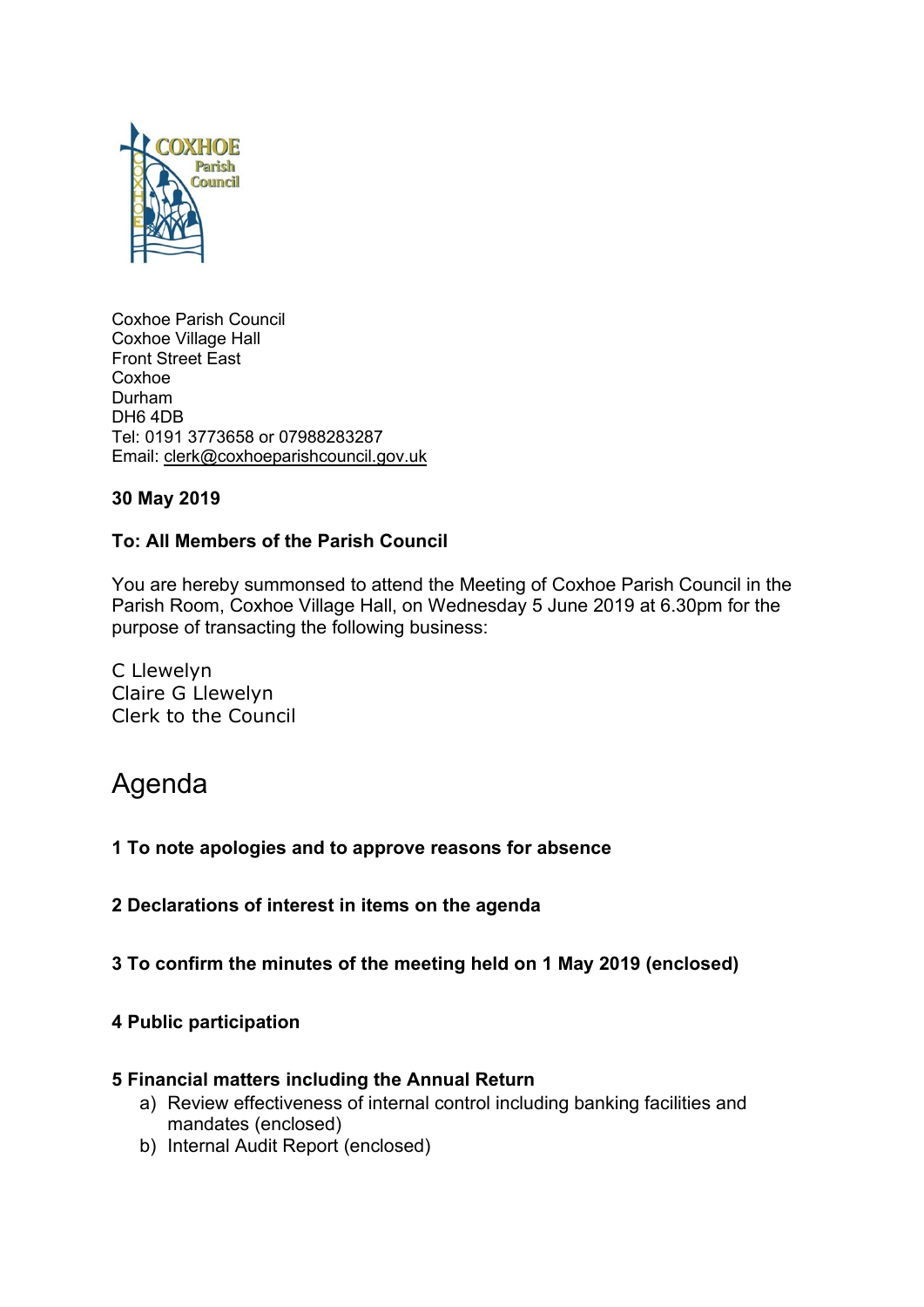- c) Approve Section 1 (Annual Governance Statement 2018 to 19)of the Annual Return (enclosed)
- d) Approve Section 2 (Accounting Statement 2018 to 2019) of the Annual Return (enclosed)
- e) Dog bin contract (verbal update)
- f) Finance Report, Bank Reconciliation and Payment Schedule (enclosed)
- g) Budget (enclosed)

# **6 Durham County Councillors' update**

# **7 Councillors' reports of their attendance at meetings or events on behalf of the Parish Council**

## **8 Land, Buildings and Open Spaces**

- a) Cricket Ground (report to follow)
- b) Quarrington Hill Environmental Improvement Scheme (report to enclose)
- c) Request for easement Lowfield Bungalow (report to follow)

## **9 Parking (verbal update)**

## **10 Seating request Quarrington Hill (enclosed)**

#### **11 Request for Financial Assistance**

a) Quarrington Hill Banner Group (enclosed)

## **12 Youth Provision**

- a) Youth Worker Report (to follow)
- b) Under 5's provision (enclosed)
- c) Recruitment (verbal update)

## **13 Clerk's Report (enclosed)**

- a) Classic Car Night
- b) Beautiful Durham
- c) Bower Court Fencing
- d) Star Council Awards

## **14 Training Update (enclosed)**

## **15 Parish Plan 3 (enclosed)**

## **16 Agreement of Parish Council Policies**

a) Health and Safety Policy (enclosed)